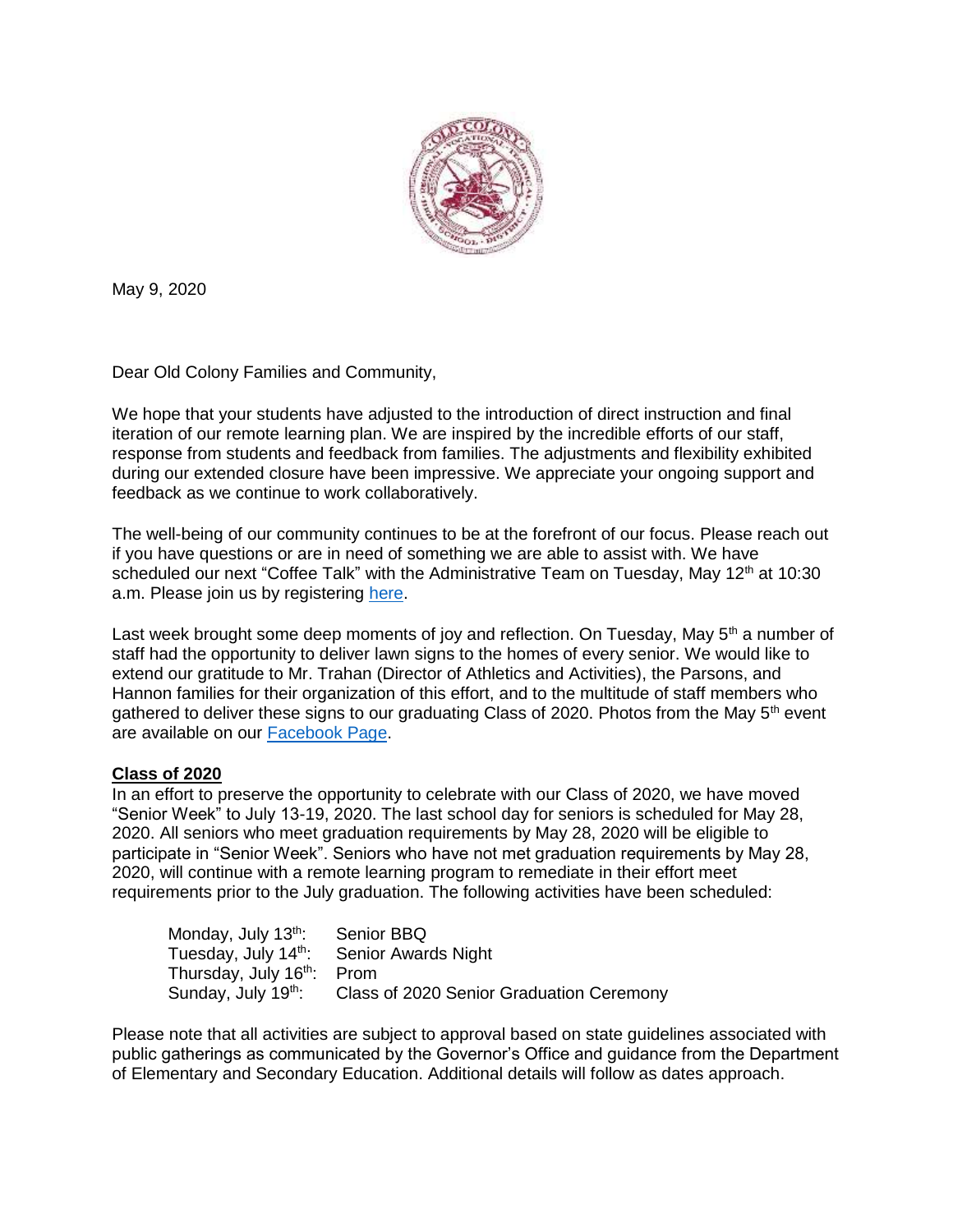## **Resources for Family Assistance**

If anyone in your household has filed for unemployment in the last few weeks or if a member of your household has experienced a significant change in financial status, please consider utilizing any of the following resources.

Project Bread's FoodSource Hotline offers free, comprehensive statewide food assistance to all Massachusetts residents. Help is offered in 160 languages and there is a line dedicated to helping those who are hearing impaired. For more information and hours, visit [www.projectbread.org/gethelp,](http://www.projectbread.org/gethelp) or call Project Bread's FoodSource Hotline at 1-800-645-8333.

The Department of Transitional Assistance (DTA) assists and empowers low-income individuals and families to meet their basic needs, improve their quality of life, and achieve long term economic self-sufficiency. DTA serves one in nine residents of the Commonwealth with direct economic assistance (cash benefits) and food assistance (SNAP benefits), as well as workforce training opportunities. Visit<https://dtaconnect.eohhs.mass.gov/> to learn more DTA benefits and enroll.

This is a reminder that the State has begun to unfurl the direct delivery of Pandemic EBT cards to eligible households. Families will soon begin to receive funds and can use this account in any store that accepts SNAP and or EBT. Specific details including what can be purchased and where it can be found are on our homepage COVID-19 updates or by visiting [mass.gov/info](http://mass.gov/info-details/pandemic-ebt-p-ebt)[details/pandemic-ebt-p-ebt](http://mass.gov/info-details/pandemic-ebt-p-ebt)

These cards can receive renewed and individualized funds so do not dispose of them. The following links contain additional information:

- [Mass. Gov't. Fast Facts Pandemic EBT Program](https://www.mass.gov/info-details/pandemic-ebt-p-ebt)
- [Click here for a list of SNAP eligible foods](https://www.mass.gov/files/documents/2016/08/wr/snap-eligible-foods.pdf?_ga=2.255139085.46967995.1585141848-1340380686.1579544316)

Please contact Gary Linehan, Assistant Principal, at [glinehan@oldcolony.info](mailto:glinehan@oldcolony.info) if you are in need of assistance navigating the EBT Program.

## **Teaching and Learning**

For the week of May 11-15, students in grades 9 and 11 will move to their vocational areas, and students in grades 10 and 12 will attend their academic classes. You will find the remote learning schedule for next week **[HERE](https://docs.google.com/spreadsheets/d/10DvUFYB5HvJQgVMELHCdzhOapePgbUpN4nxGlxMaZbQ/edit?usp=sharing)**. Tips for reading the schedule are available **[HERE](https://oldcolony.us/wp-content/uploads/2020/05/Tips-for-reading-the-Remote-Learning-Schedule.pdf)**, if you have questions.

Students and families should look at the remote learning schedule alongside their regular student schedule. The remote learning schedule follows the first two blocks from our Monday 1 Academic Schedule, and our Tuesday 1 Academic schedule. Both schedules are color coded. Monday students attend their red and yellow blocks, and Tuesday students attend their blue and green blocks. Grade 10 students will report to Health with Mr. Busa instead of PE/Fitness, and grade 12 students will have an off-block where their related class would be, because related now takes place during the vocational cycle.

Please know that instructors teach multiple sections of the same course. Students should follow their schedule, and not only look for their instructors' names. If you have any questions and would like help with a student's schedule, please email our Academic Coordinator, Mrs. Catie Tuccinardi, at [ctuccinardi@oldcolony.info.](mailto:ctuccinardi@oldcolony.info)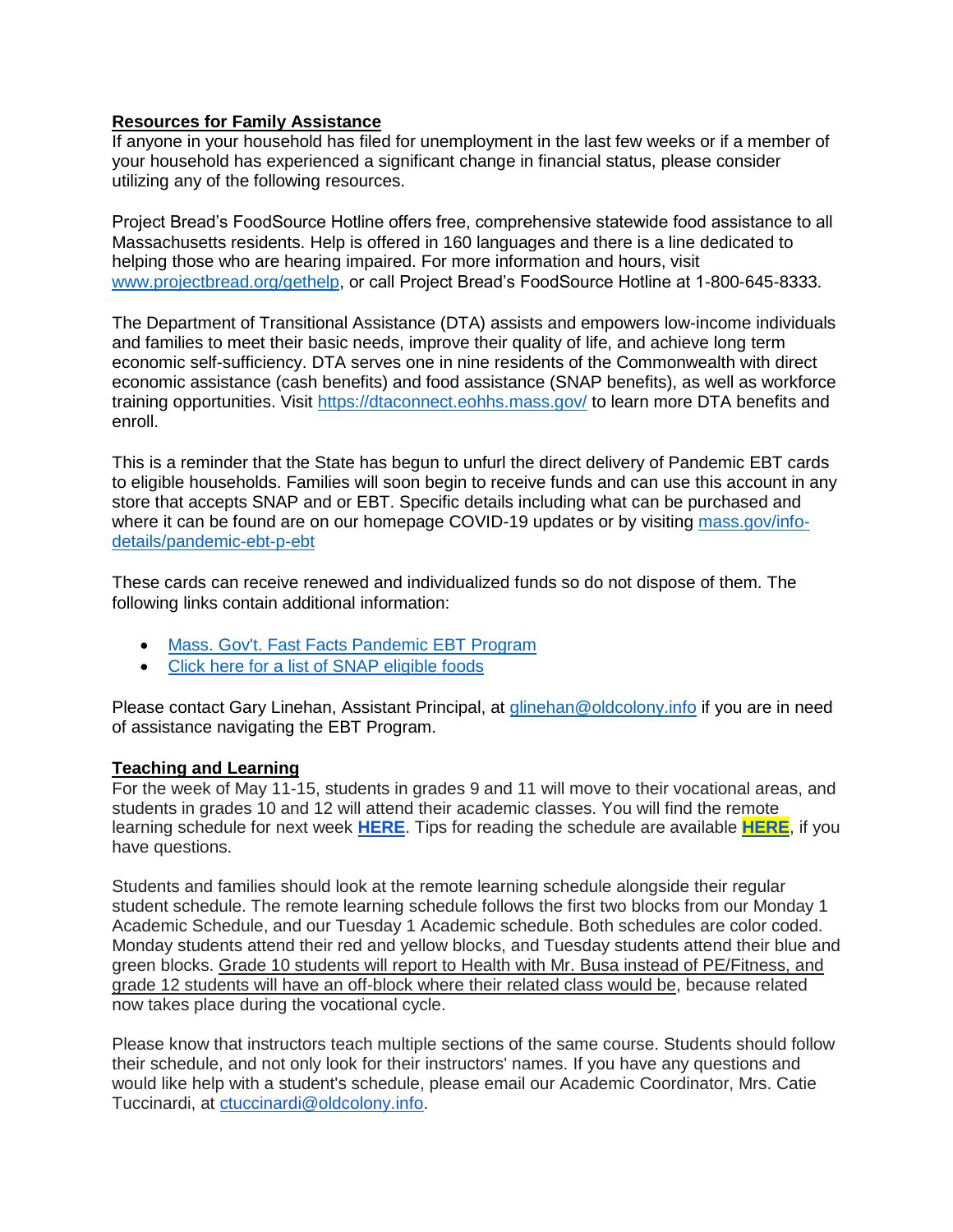# **Trimester 3 and Final Grades**

As indicated in previous communications, we have moved to a credit/no credit model for Trimester 3 based on recommendations from the Department of Education. The numeric coding of "1" and "0" entered into SchoolBrains grade books indicate participation from students in our live sessions and whether or not they have attempted and completed their weekly assignments. These numeric indicators (1 and 0) are a means to track their participation and engagement during the remote learning process. Credit is assigned as follows:

1 = Submission meets the requirements

0 = Assignment not submitted, does not meet expectation, or student has not participated.

Final grades for the school year will be an average of Trimester 1 and Trimester 2 grades. Trimester 3 will not impact the numerical grade for the year. Trimester 3 may impact promotion to the next grade level. It is imperative that students participate and keep current with their work in Trimester 3 to receive credit for the year. Students who receive "no credit" for Trimester 3 due to lack of participation, non-submittal of work, or incomplete work will be in danger of not being prepared for the next school year and/or in danger of not being eligible for graduation or promotion to the next grade level.

# **Advanced Placement (AP) Testing**

AP Calculus students will test on May 12th at 2pm, and AP English Language students test on May 20th at 2pm. Each exam is reduced to 45 minutes. Students must log into their College Board accounts to access their e-testing tickets two days prior to their testing date. On the testing day, all students must be logged onto their AP classroom 30 minutes prior to testing. Our Computer Science Principles students must have their portfolios submitted to the College Board website by May 26th. Please email Mrs. Tuccinardi at [ctuccinardi@oldcolony.info](mailto:ctuccinardi@oldcolony.info) with any questions or concerns.

Here is a video from the College Board that provides an overview of the AP Exam process for 2020.

<https://apcoronavirusupdates.collegeboard.org/students/taking-ap-exams/exam-day-experience>

Check out the AP Exam Day Checklist: [https://apcentral.collegeboard.org/pdf/ap-student-exam](https://apcentral.collegeboard.org/pdf/ap-student-exam-day-checklist.pdf)[day-checklist.pdf](https://apcentral.collegeboard.org/pdf/ap-student-exam-day-checklist.pdf)

All students can access the AP 2020 Exam Demo. If they have not already done so we highly recommend it. [https://ap2020examdemo.collegeboard.org/.](https://ap2020examdemo.collegeboard.org/)

This is the College Board website that will provide any other updates for the exams <https://apcoronavirusupdates.collegeboard.org/>

## **Course Recommendations**

Families received mailings this past week with instructions for completing the Course Recommendation process. Please follow the viewing directions using SchoolBrains Community Portal and then complete [THIS FORM](https://docs.google.com/forms/d/1PAY9tfE4rbDPG67hQ4WgdQRuSf_g2Af4JKu3J54GvI8/edit) to approve, or request courses for your student.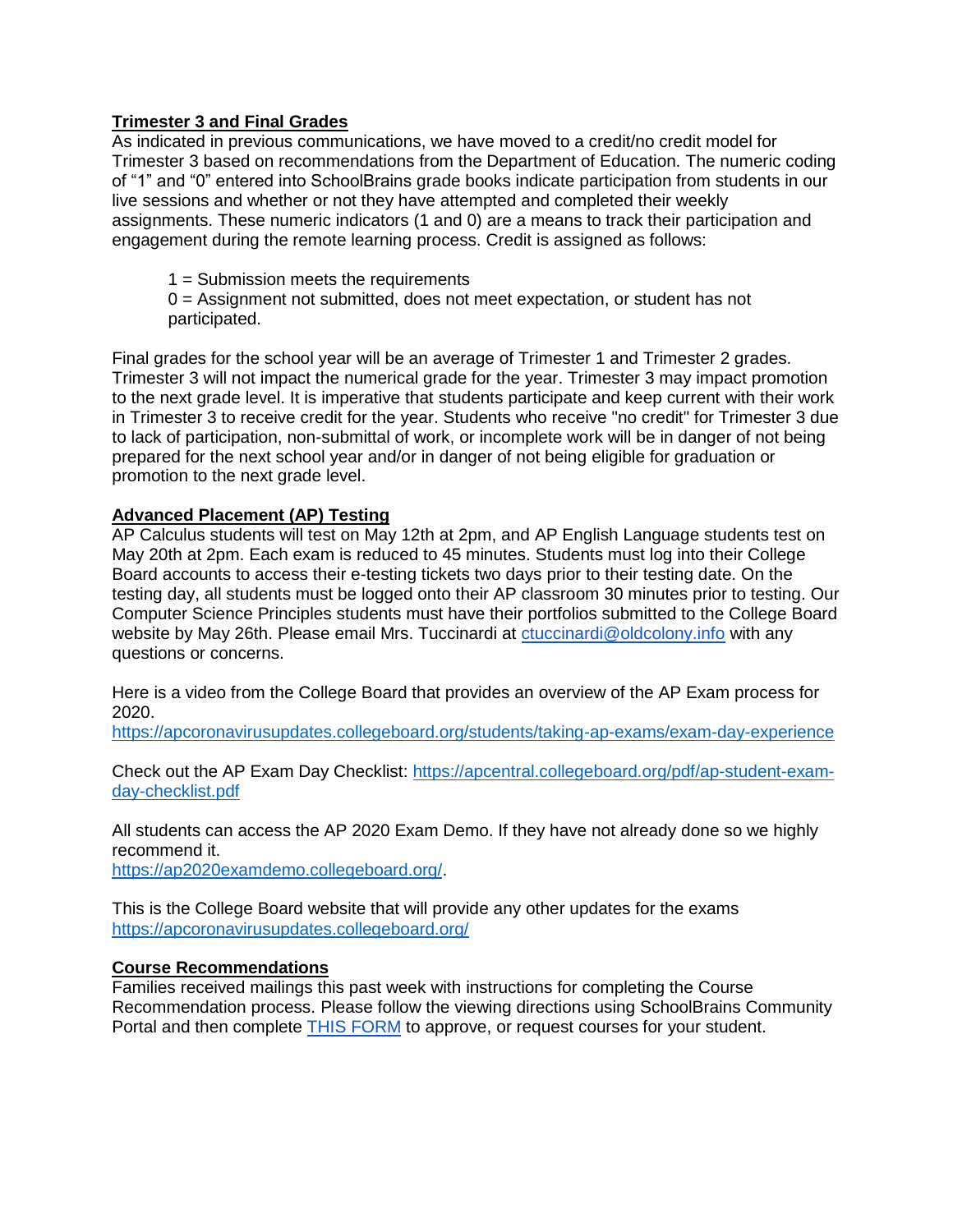### **Pick up of Personal Belongings**

Grade 9 and 11 students are scheduled to pick up belongings from May 12-14. Grade 10 and 12 students are scheduled from May 19-21. Please refer to the schedule below to see when your shop is scheduled for pickup. Your belongings will be organized in the gymnasium. **Please go to door 2 (large gym doors) to pick up your items.**

### **(Grades 9 and 11 Only)**

### **Tuesday May 12, 2020**

1:00-2:00 Automotive 2:00-3:00 Business Tech and Computer Science 3:00-4:00 CAD Drafting and Cosmetology

#### **Wednesday May 13, 2020**

1:00-2:00 Culinary Arts 2:00-3:00 Electrical and Electronics 3:00-4:00 Graphic Communication

#### **Thursday May 14, 2020**

1:00-2:00 Health Careers 2:00-3:00 House and Mill Carpentry and Machine and Tool 3:00-4:00 Welding Metal Fabrication

\_\_\_\_\_\_\_\_\_\_\_\_\_\_\_\_\_\_\_\_\_\_\_\_\_\_\_\_\_\_\_\_\_\_\_\_\_\_\_\_\_\_\_\_\_\_\_\_\_\_\_\_\_\_\_\_\_\_

#### **(Grades 10 and 12 Only)**

#### **Tuesday May 19, 2020**

1:00-2:00 Automotive 2:00-3:00 Business Tech and Computer Science 3:00-4:00 CAD Drafting and Cosmetology

#### **Wednesday May 20, 2020**

1:00-2:00 Culinary Arts 2:00-3:00 Electrical and Electronics 3:00-4:00 Graphic Communication

#### **Thursday May 21, 2020**

1:00-2:00 Health Careers 2:00-3:00 House and Mill Carpentry and Machine and Tool 3:00-4:00 Welding Metal Fabrication

If students have books they are not using, please return them on your scheduled day. If you are still using your books please keep them until next year. Seniors will have another day to drop off books.

All students are required to wear face coverings and to practice social distancing by remaining 6 feet apart when entering the building.

If you are unable to make these times, please email Mr. Parker at [jmparker@oldcolony.info](mailto:jmparker@oldcolony.info) to set up an alternative time for pick-up.